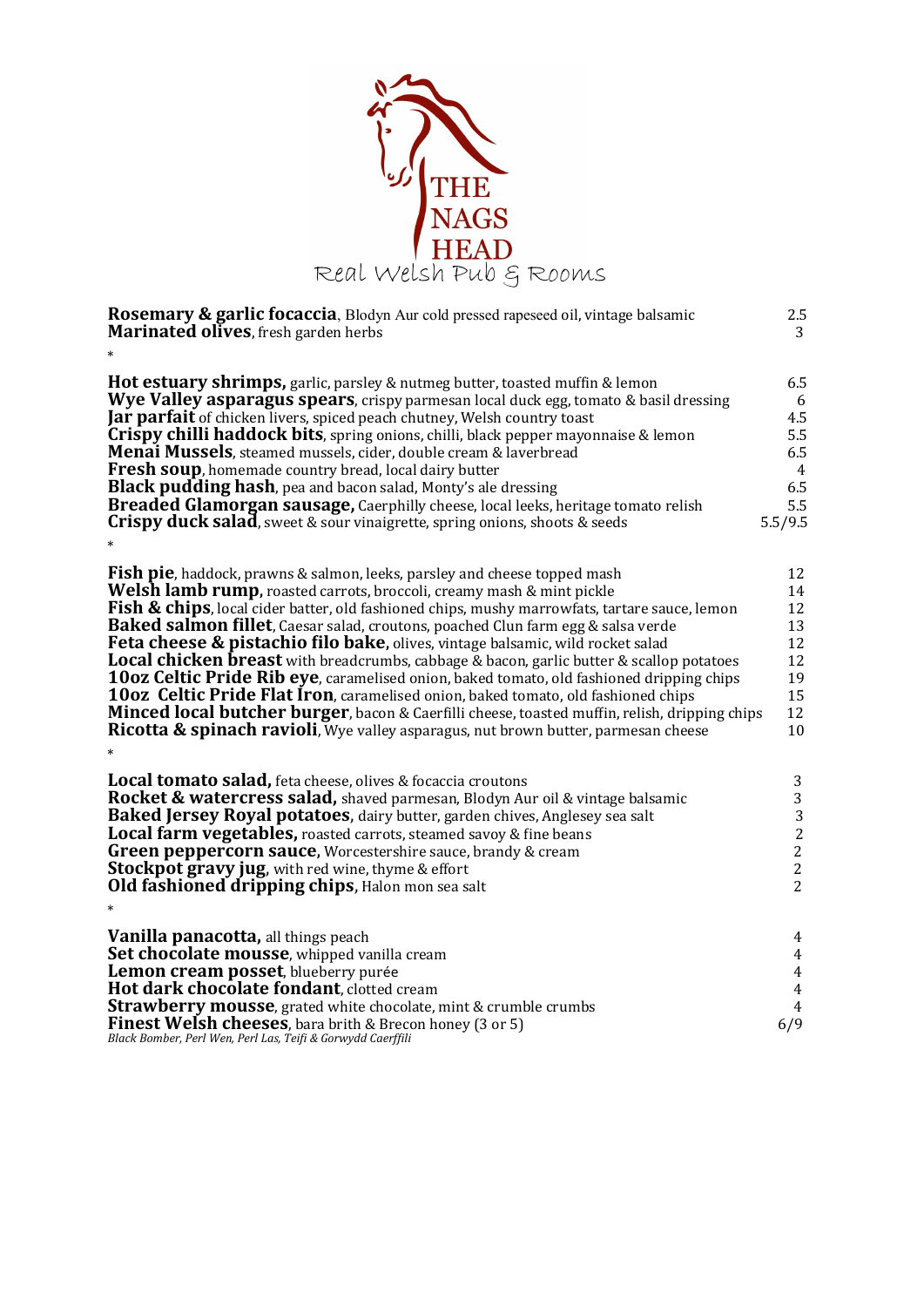# **WINE LIST**

#### *RED*

175ml 250ml Bottle

Montemar Merlot, 2011, Chile - £3.9 £5.2 £15.5 Full bodied, bright, light berry fruits

Sentito Sangiovese, 2012, Italy - £4 £5.35 £16 Outstanding Italian sangiovese, big bursting fruits

Fenojal Rioja Tempranillo, Spain - £4.85 £6.5 £19.5 Beautiful lightly spiced with soft floral redcurrants

> Witt's End Shiraz,2012, Australia - £20 Deep red with wild berries, vanilla and lots of body

Stonehedge Cabernet Sauvignon, 2008, California - £28 A fantastic standard for 'cabsav', rich layers of plum and berries

Witt's End Pinot Noir, 2010, New Zealand - £30 medium bodied, very easy drinking, dark fruit with soft light herbs

Lucien Tardieu Beaujolais, 2012, France £26.5 A powerful rounded fruity red. Raspberry flavours red, young and fresh

#### **PINK**

Sentito Rosato Marche Rosé, 2010, Italy - £3.9 £5.2 £15.5 Fresh, fruity medium rosé

### **WHITE**

Montenar Sauvignon Blanc, 2012, Chile - £3.9 £5.2 £15.5 Clean, fresh & fruity, with lime and gooseberry

Nadaria Grillo, 2013, Sicily - £4.2 £5.5 £16.5 Well-rounded and refreshing , brimming with citrus flavours.

Sentito, Pinot Grigio, 2000, Italy - £3.9 £5.4 £16 Dry, crisp, aromatic & fruity

Cherry Tree Hill, Chenin Blanc, 2013, S.Africa - £17 Refreshing & crisp, with flavours of pineapple, peaches & wild honey

Don Miquel Villafane Torrentes, 1998, Argentina - £24 Good body, with rich flavours of peach, lichee and melon. Crisp, dry finish

Domaine Grauzan Chardonnay, 2010, France - £28 Easy-drinking, unoaked with fresh, fruity apple flavours

## **FIZZ & CHAMPU**

Ruinart Brut Champagne - £45 Both round & soft, aromas of white pear and dry fruits

Penarth Sparkling Wine, 2011, Wales - £28 Produced 3 miles away, crisp, dry wine with pleasant aromatic flavours

Vila Dominianzza Prosecco, 1998, Italy - £6 £10 £22 A fine example of Prosecco, easy drinking light fizz

125ml measures also available